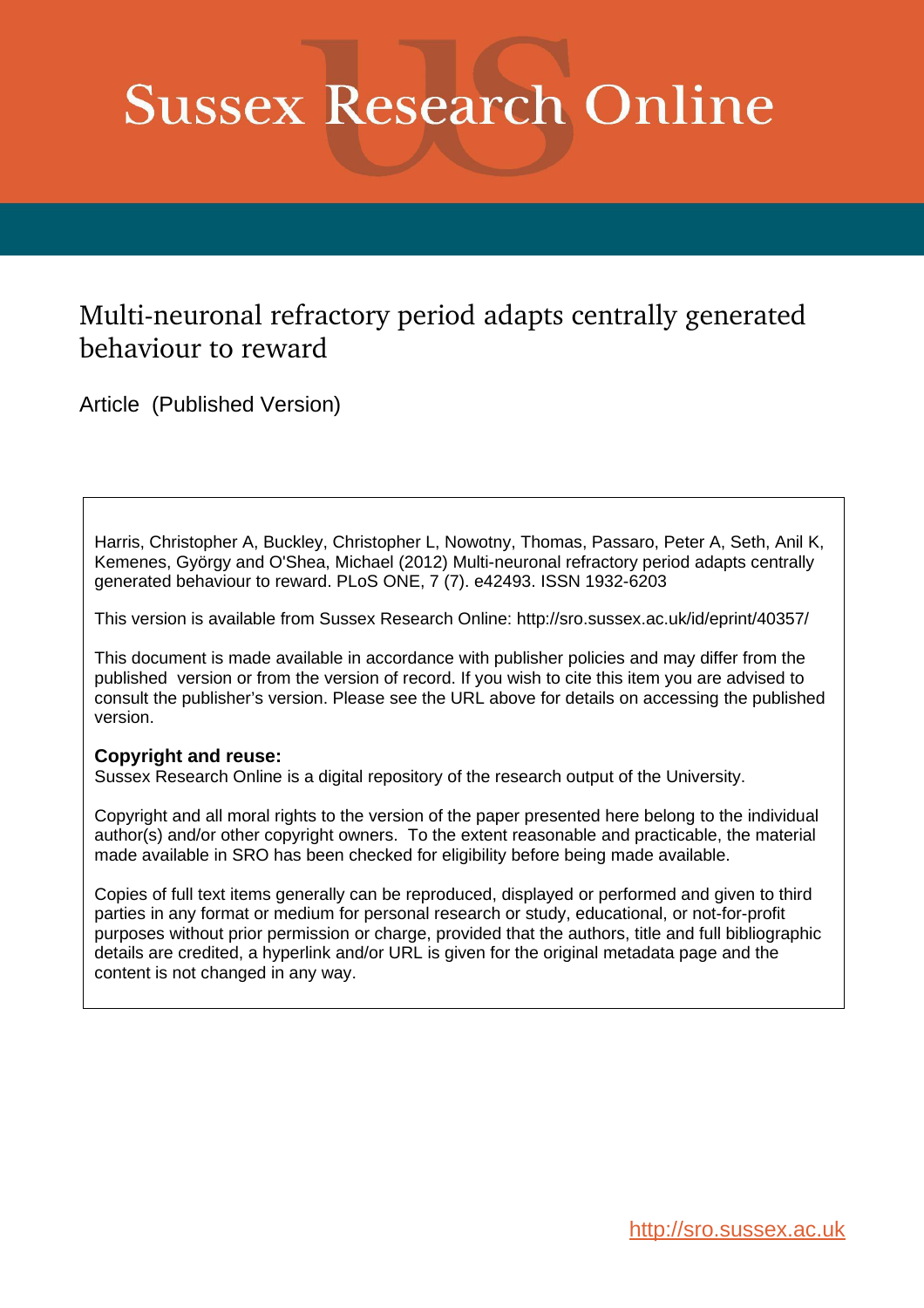# Multi-Neuronal Refractory Period Adapts Centrally Generated Behaviour to Reward

## Christopher A. Harris<sup>1\*</sup>, Christopher L. Buckley<sup>2</sup>, Thomas Nowotny<sup>2</sup>, Peter A. Passaro<sup>2</sup>, Anil K. Seth<sup>2,3</sup>, György Kemenes<sup>19</sup>, Michael O'Shea<sup>1</sup>\*<sup>9</sup>

1 Sussex Centre for Neuroscience, School of Life Sciences, University of Sussex, Brighton, United Kingdom, 2 School of Engineering and Informatics, University of Sussex, Brighton, United Kingdom, 3 Sackler Centre for Consciousness Science, University of Sussex, Brighton, United Kingdom

#### Abstract

Oscillating neuronal circuits, known as central pattern generators (CPGs), are responsible for generating rhythmic behaviours such as walking, breathing and chewing. The CPG model alone however does not account for the ability of animals to adapt their future behaviour to changes in the sensory environment that signal reward. Here, using multielectrode array (MEA) recording in an established experimental model of centrally generated rhythmic behaviour we show that the feeding CPG of Lymnaea stagnalis is itself associated with another, and hitherto unidentified, oscillating neuronal population. This extra-CPG oscillator is characterised by high population-wide activity alternating with population-wide quiescence. During the quiescent periods the CPG is refractory to activation by food-associated stimuli. Furthermore, the duration of the refractory period predicts the timing of the next activation of the CPG, which may be minutes into the future. Rewarding food stimuli and dopamine accelerate the frequency of the extra-CPG oscillator and reduce the duration of its quiescent periods. These findings indicate that dopamine adapts future feeding behaviour to the availability of food by significantly reducing the refractory period of the brain's feeding circuitry.

Citation: Harris CA, Buckley CL, Nowotny T, Passaro PA, Seth AK, et al. (2012) Multi-Neuronal Refractory Period Adapts Centrally Generated Behaviour to Reward. PLoS ONE 7(7): e42493. doi:10.1371/journal.pone.0042493

Editor: Manabu Sakakibara, Tokai University, Japan

Received May 22, 2012; Accepted July 6, 2012; Published July 31, 2012

Copyright: © 2012 Harris et al. This is an open-access article distributed under the terms of the Creative Commons Attribution License, which permits unrestricted use, distribution, and reproduction in any medium, provided the original author and source are credited.

Funding: This work was supported by the Biotechnology and Biological Sciences Research Council (BBSRC, www.bbsrc.ac.uk) grant BB/H009906/1 and BBSRC Studentship to C.A. Harris and the Engineering and Physical Sciences Research Council (www.epsrc.ac.uk) grant EP/G007543/1. The funders had no role in study design, data collection and analysis, decision to publish, or preparation of the manuscript.

Competing Interests: The authors have declared that no competing interests exist.

\* E-mail: C.A.Harris@sussex.ac.uk (CAH.); M.O-Shea@sussex.ac.uk (MOS)

. These authors contributed equally to this work.

#### Introduction

Central pattern generators (CPGs) are oscillating neuronal circuits that control a wide range of rhythmic behaviours [1–5]. Here we report on the application of the multi-electrode array (MEA) technique to study populations of neurons associated with the well-characterized CPG underlying feeding behaviour in the snail Lymnaea [6,7] (see Figure S1). Our aim was to investigate the mechanism by which a CPG responds adaptively to changes in the sensory environment that signal reward. For this to happen we hypothesised that the CPG circuitry must be fully integrated with other neuronal populations that monitor multiple sensory modalities to modulate CPG outputs. To understand how the feeding CPG interacts with associated neuronal populations it was necessary to record simultaneously from many more neurons than is possible with the conventional electrophysiological techniques used to elucidate the core feeding CPG circuitry in *Lymnaea* [6,7] and other systems  $[1-5]$ .

Technical details of our MEA recording methods have been described previously [8]. In the present study we used preparations consisting of the intact brain, including all the 11 ganglia of the Lymnaea CNS, attached by sensory nerves to the chemosensory epithelium of the esophagus. In the intact animal the esophagus is exposed to chemosensory stimuli once food is ingested due to activity in the feeding CPG. Application of a salient chemosensory food stimulus, such as sucrose, to the sensory epithelium of the esophagus accelerates the motor output of the feeding CPG [8,9] and has previously been used as reward in in vitro single-trial appetitive learning in Lymnaea [8,10,11]. We will refer to such a food stimulus here as a 'reward' in the general meaning of a stimulus that promotes approach [12] and consummatory [9] behaviour rather than the more specific meaning of an unconditioned stimulus used as a positive reinforcer in a classical or operant long-term conditioning paradigm [13]. In addition to analysing the effects of food reward on the simultaneous activity of neurons associated with the feeding CPG we also aimed to investigate whether these effects are mediated by dopamine. We based this hypothesis on the observation that dopamine was the only one of a total of 5 putative neuromodulators tested in two previous studies (serotonin, acetylcholine, dopamine, FMRFamide and octopamine) that has been found to activate the feeding CPG in vitro [14,15] and on the central role of dopamine in the feeding behaviour of mammals [16,17].

#### Methods

Although optical imaging of multi-neuronal activity has been successfully used in the *Lymnaea* feeding system [18,19], this work also showed that the voltage sensitive dye (RH155) both hyperpolarized the interneurons of the buccal feeding CPG and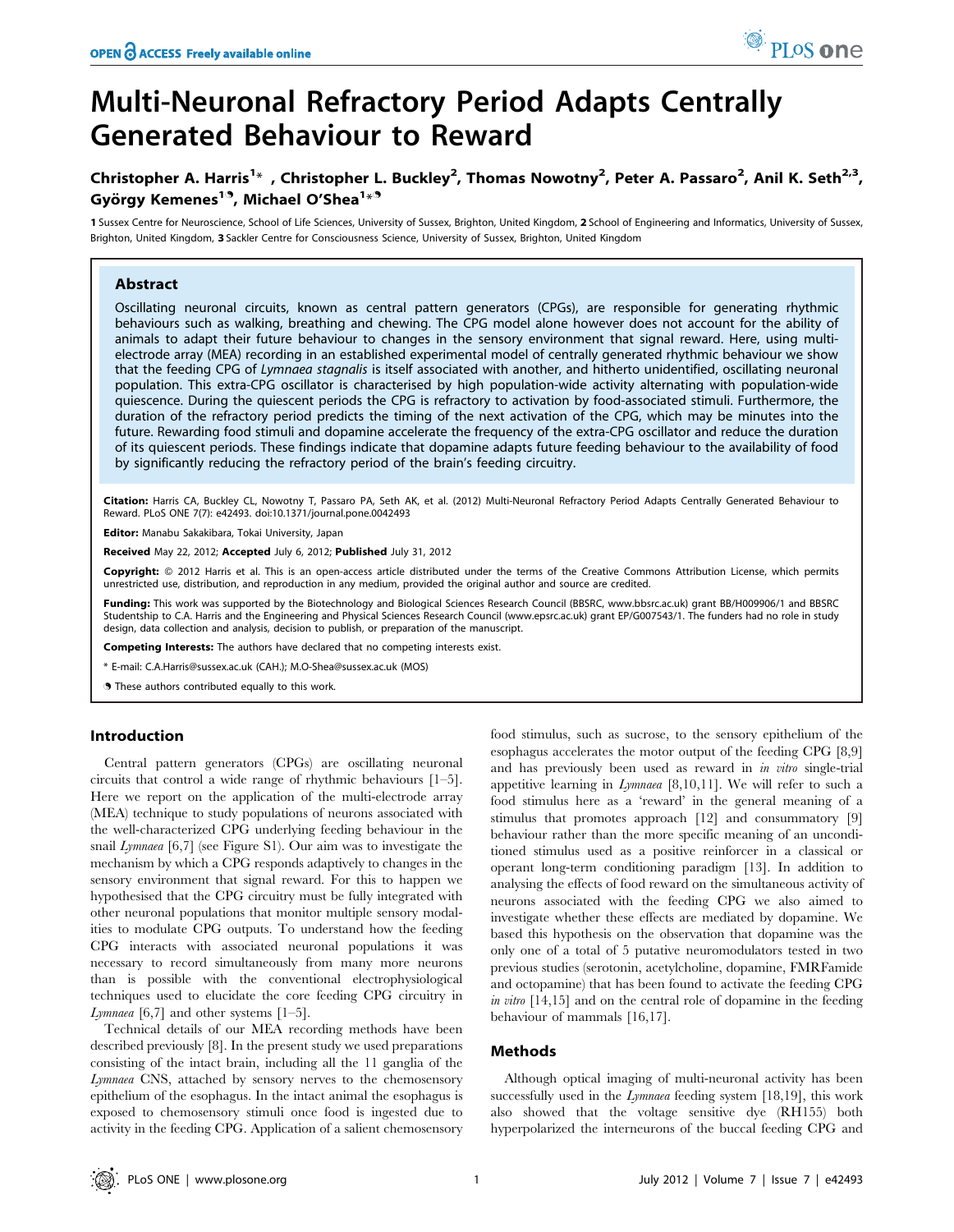attenuated their sucrose-induced rhythmic response. Therefore our method of choice in the present study was the MEA technique we developed earlier to record sensory stimulated fictive feeding activity from the buccal ganglia of semi-intact preparations [8].

Semi-intact preparations of adult Lymnaea were used. The snails were food deprived for 2–4 days prior to dissection. The preparations consisted of the intact brain with a 2–3 mm segment of the esophagus attached by the dorsobuccal nerves to the buccal ganglia. All recordings were made from the buccal ganglia, which contain the feeding CPG. To improve electrical contact between neurons and electrodes the ganglia were de-sheathed before being positioned on the MEA. This involves removal of a thick outer sheath of connective tissue that covers most surfaces of the brain, while leaving a thin inner sheath intact. Treating the inner sheath with protease for 1–5 min before recording, a routine procedure in experiments involving intracellular electrodes, did not appear to improve signal-to-noise on the MEA.

A fundamental challenge when using a planar MEA to record from an intact brain is to ensure that the pressure keeping the ganglia immobilized on the MEA is stable and sufficient to achieve and maintain good electrical contact between neurons and electrodes. This is particularly important when perfusion is used. Details of our solution to this problem were described in a previous publication [8]. Briefly, we attach a ring of blu-tack to the wall of the MEA dish. This ring allows us to carefully position a rectangular piece of coverslip glass over the buccal ganglia and to push and hold the ganglia firmly against the MEA. A segment of silicone tubing is also incorporated in the blu-tack ring and is used to canulate and perfuse the esophagus. Loose nerves protruding from the brain are attached to the blu-tack ring as well, which helps to hold the semi-intact preparation steady during perfusion.

Three protocols were used. In the first protocol the esophagus was perfused with saline for 12 min, then with 20 mM sucrose in saline for 2 min, then again with saline. We have previously shown that this procedure induces high-frequency feeding activity on an MEA [8]. The second protocol was identical to the first one but in addition the dish was also perfused with saline for the first 10 min, then with  $10 \mu M$  of the dopamine receptor antagonist methylergonovine in saline for 4 min, then again with saline. The aim of this protocol was to test whether the dopamine antagonist would interfere with the effect of the sucrose reward on the feeding CPG. Methylergonovine is an antagonist of dopamine receptors in molluskan neurons [20] and is frequently used to study dopaminemediated reward processes in molluskan systems, including singletrial reward conditioning in Lymnaea [21]. The third protocol was identical to the first except that 0.1 mM dopamine hydrochloride was used rather than sucrose. This concentration has been shown to induce high-frequency feeding in vitro [14].

Extracellular activity was recorded using a USB-MEA256- System (Multi Channel Systems, Germany) at a sampling rate of 10 kHz. The electrodes were 30  $\mu$ m in diameter and spaced 100 µm apart. Electrical stimulation of the dorsobuccal nerve was performed using a suction electrode. The stimulation parameters were 0.1 V, 5 ms pulse-width, 5 Hz and 1 sec duration.

#### Results

The electrode array registers a rich variety of spontaneously generated neural activity from the region of the brain containing the feeding CPG (the paired buccal ganglia). In a typical recording about 40 electrodes are located under the buccal ganglia. All of these electrodes recorded action potentials. Figure 1A shows 20 electrodes centred on a buccal ganglion and a sample of the neural activity recorded by these electrodes is shown in Figure 1B. The

spikes of individual neurons were often detected simultaneously on multiple neighbouring electrodes (e.g., electrodes 12 and 13 in Figure 1B), appearing as identically timed patterns of spikes. This feature allowed us to sort the individual spikes in the raw voltage data by triangulating the location of their source neurons [22,23]. Spikes with similar location and amplitude form clusters that correspond to the activity of individual neurons seen in the multiunit raw voltage data (Figure 1C–E). Two such clusters are indicated in Figure 1C. When mapped onto the electrode array, the positions of these clusters co-locate with the cell bodies of single neurons underlying the electrode array (highlighted in green in Figure 1A).

We have been able to count about 200 cell bodies on the dorsal surfaces of the buccal ganglia. The spike sorting procedure showed that in each preparation up to 28 of these neurons (mean =  $15 \pm 1$ )  $(SEM)$  neurons,  $n = 37$  preparations) were active and fired spikes at an amplitude that was sufficiently high for their firing patterns to be reliably distinguished. This statistic is very similar to previous findings from a study using voltage-sensitive dye imaging in another mollusc, Navanax, where up to 15% of the  $\sim$ 200 buccal neurons showed firing activity during feeding [24].

The activity of some of the large, well-known types of feeding motoneuron were identified in the majority of recordings on the basis of their location and spike pattern. However, the range of different specific firing patterns we observed in different preparations on the MEA indicate that in many cases different neurons were sampled, due to the variable position of the preparations on the MEA. Importantly however, the reliability of our triangulation method to define distinct neuronal sources of spike activity does not depend on the consistent positioning of neurons on the array in each experiment.

Most neurons expressed one of two general firing patterns. Neurons belonging to the first population, constituting  $26.25\pm0.02\%$  of all spike-sorted neurons, fired near-continuously at a rate of  $1.2 \pm 0.7$  Hz (n = 116 neurons in 31 preparations). These neurons were active  $47.08 \pm 0.01\%$  of the time they were recorded. By contrast, neurons in a second population, comprising  $32.91 \pm 0.02\%$  of spike-sorted neurons, occasionally fired nearsimultaneous bursts of spikes in a fixed sequence  $(n = 148$  neurons in 31 preparations). These neurons were mostly silent between feeding cycles. In total they were active only  $5.84\pm0.01\%$  of the time they were recorded.

Figure 2 shows four raster plots, each representing 7 min of spike-sorted neuronal activity. Each row shows the firing pattern of one neuron. The rows have been arranged so that neurons showing the intermittent bursting pattern of activity, reflective of the rhythmic motor pattern of the feeding CPG (Figure S1), are in the upper rows. Each coordinated burst of activity among these phasically active neurons is called a fictive feeding cycle and drives food ingestion (comprising of radula protraction, rasping and swallowing) in the intact animal. Spike trains from the nearcontinuously active neurons are reflective of an extra-CPG population and are shown in the lower rows. Note that the majority of the extra-CPG neurons are most active between feeding cycles and show much reduced firing, or no firing at all, for variable periods during and following each feeding cycle. The importance of these quiescent periods in the extra-CPG population is considered later.

The feeding cycles of the CPG population were readily recognizable as sharp increases in the total number of spikes, lasting about 10 s. These population bursts moreover had the repeating multi-phasic structure characteristic of feeding motor output. High-frequency feeding cycles induced by a stimulus often involved more neurons firing at a higher frequency compared to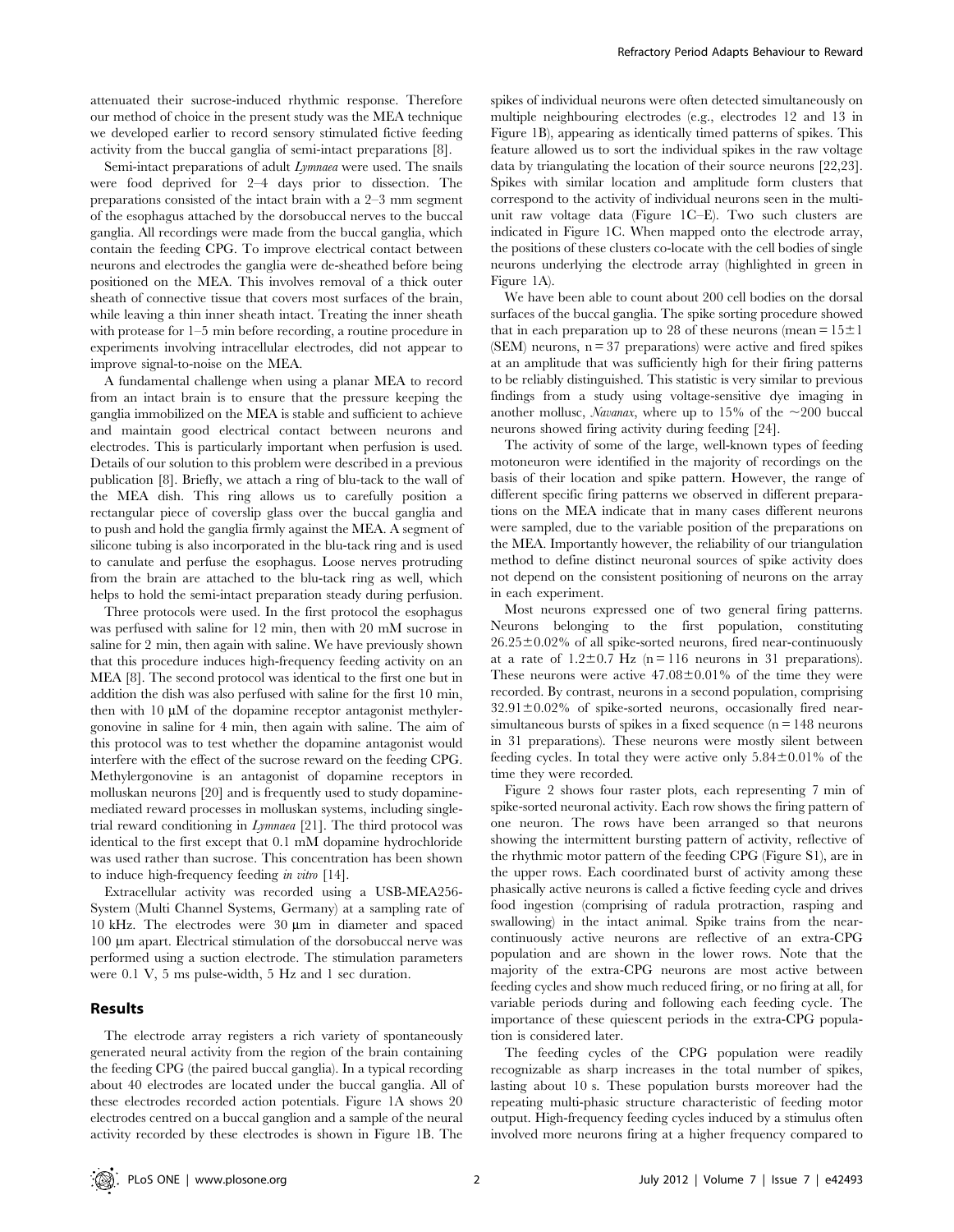

Figure 1. Spike sorting of MEA data. A. Photomicrograph of the buccal ganglia on the multi-electrode array. The black dots are electrodes. Two neuronal cell bodies are highlighted in green. B. Voltage data recorded on the numbered electrodes in A. C. Spike sorting was performed using triangulation (see text). The coloured dots represent the amplitude (colour bar 20–300 uV) and estimated spatial origin of spikes detected on the numbered electrodes in A. Two spike clusters are indicated by ellipses. Note that their location corresponds to the two neurons highlighted in A. Their spike-sorted rasters are shown in D and E. D. and E. Spikes in the two clusters highlighted in C correspond to identically timed spike patterns recorded on multiple electrodes, which are presumed to originate in individual neurons. The sorting process distinguishes spikes generated by different neurons that are recorded on the same electrode. For example, the spikes in the voltage data recorded on electrode 13 indicated by a red arrow and bracket in fact originate at electrode 7, as evidenced by their higher amplitude there. doi:10.1371/journal.pone.0042493.g001

spontaneously generated cycles. The overall duration of feeding cycles was similar in all conditions however.

With no rewarding food stimulus (i.e., no sucrose applied to the esophagus), the isolated brain typically generates feeding cycles spontaneously at a variable low frequency [9,25]. In our recordings the mean inter-cycle interval in the absence of any stimulus was  $114.69 \pm 10.85$  s and the standard deviation of the inter-cycle interval within preparations was  $44.05 \pm 6.04$  s (n = 159 cycle pairs in 37 preparations, see Figure 2E). For instance, in the 7 min sample record of Figure 2A, four spontaneous feeding cycles are readily identified as bursts of spikes involving several neurons. It seems therefore that in the isolated brain, the CPG is operating in the 'exploratory mode' observed in animals exploring their natural environment in search of food [25]. This in vivo spontaneous grazing behaviour is characterised by the occasional low-frequency generation of single or a few feeding cycles. If nutritious food is encountered as a consequence of this exploratory behaviour the rate of feeding is increased [25]. Similarly, in our in vitro isolated preparation the rate of activation of the feeding CPG is increased by delivering a food reward (sucrose) to the esophagus (Figure 2B, F). Sucrose application increased the rate of fictive feeding from  $0.45 \pm 0.05$  to  $2.31 \pm 0.26$  cycles per min (p $\leq 0.001$ ,  $n = 17$  brains, Wilcoxon rank sum test). In the recording shown in

Figure 2B, two spontaneously generated feeding cycles are followed by twelve cycles in rapid succession induced by application of the food stimulus. This indicates that the in vivo neuronal mechanisms, activated when a spontaneously grazing animal encounters and ingests food, are still operative in the isolated brain preparation. Previous work established that at the same concentration of sucrose stimulus the fictive feeding rhythm is significantly slower than the behavioural one [9,26]. The rate of in vitro fictive feeding that we measured in our MEA experiments was also lower than the behavioural rates found in the previous studies and similar to that measured using intracellular microelectrodes inserted directly into feeding motoneurons [9,26]. It is well known in work with semi-intact preparations that sensorytriggered fictive behaviours are seldom as fast as their behavioural counterparts, presumably due to lack of feedback from the muscles actually executing the motor programme.

Application of the broad-spectrum dopamine-receptor antagonist methylergonovine to the brain blocked the activation of the feeding CPG by sucrose (Figure 2C). In the presence of the antagonist, sucrose fails to significantly alter the rate of CPG cycling  $(p = 0.45, n = 7$  brains, Wilcoxon rank sum test). This suggested that the effect of sucrose on the cycling frequency of the CPG is mediated by dopamine and this conclusion is supported by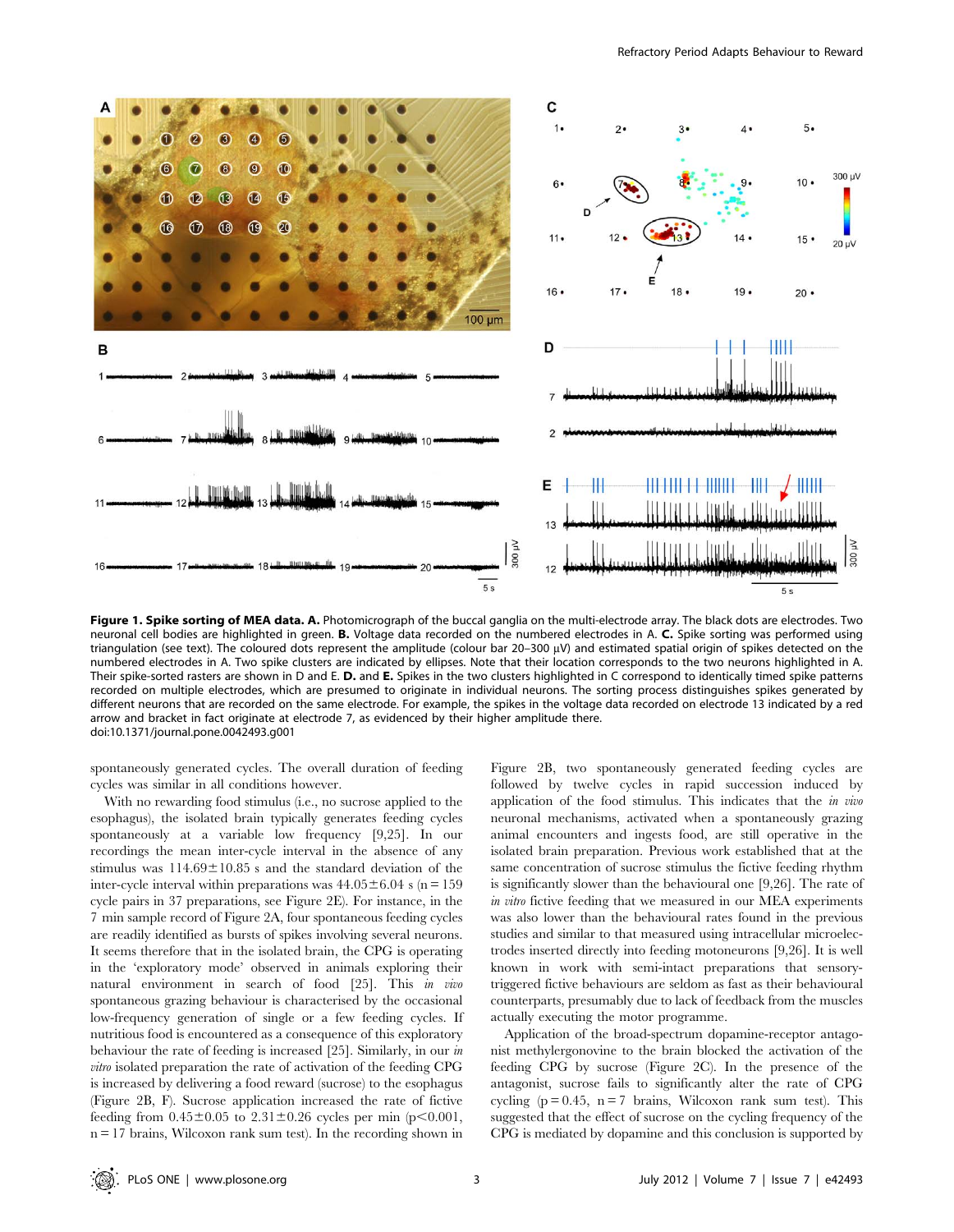

Figure 2. Spike-sorted multi-neuronal activity. A. Each row shows the firing pattern of a single neuron. The rows are organized so that neurons reflecting the intermittent bursting activity of the feeding CPG are shown in red in the upper rows and the near-continuous activity of extra-CPG neurons are shown in blue in the lower rows. Orange triangles above indicate fictive feeding cycles. Four spontaneously generated fictive feeding cycles are shown in A. B. Two spontaneously generated feeding cycles are followed by twelve cycles induced by a food stimulus (green bar). C. A dopamine antagonist (red bar) prevents sucrose-evoked high-frequency feeding. D. A single spontaneous feeding cycle is followed by thirteen feeding cycles induced by dopamine (blue bar). E. Inter-cycle interval (ICI) distribution for 159 spontaneously generated pairs of feeding cycles recorded in 37 preparations. F. ICIs of 41 food-induced feeding cycle pairs recorded in 8 preparations. G. ICIs of 54 dopamine-induced feeding cycle pairs recorded in 8 preparations. doi:10.1371/journal.pone.0042493.g002

the effect of direct application of dopamine to the brain (Figure 2D, G). Dopamine significantly increased the rate of fictive feeding, from  $0.55\pm0.06$  to  $3.10\pm0.38$  cycles per min (p $< 0.001$ , n = 13 brains, Wilcoxon rank sum test). These data indicate that dopamine is both necessary and sufficient for the food-evoked increase in the repetition frequency of the feeding cycles generated by the CPG.

In addition to registering the characteristic motor output pattern of the feeding CPG, the MEA also revealed another neuronal population, which was primarily active during the intervals between feeding cycles (e.g., lower rows in the recordings shown in Figure 2). Neurons of this extra-CPG population have diverse firing patterns ranging from continuous tonic activity to intermittent bursting. All however show a full or partial suppression of spiking activity associated with activation of the CPG and remain quiescent for a variable period of time. We calculated the total number of spikes generated by all extra-CPG

neurons during the 10 s period prior to each feeding cycle. The extra-CPG population fired at a rate of  $6.58 \pm 0.41$  Hz in this period, dropping to a much reduced rate of  $0.38\pm0.09$  Hz at the time of minimal activity during the subsequent quiescent period associated with the cycle  $(p<0.001, n = 74$  spontaneously generated feeding cycles, Wilcoxon rank sum test). CPG activity does not occur during these quiescent periods of the extra-CPG population.

To investigate what role quiescence in the extra-CPG population may play in controlling reward-activation of the feeding CPG we stimulated one of the pair of dorsobuccal nerves, which was cut distally to avoid activating motor innervation of the esophagus. These nerves carry sensory information from the esophagus and also contain dopamine containing-fibres [27]. Their electrical stimulation may therefore provide a controlled sensory surrogate for the successful ingestion of food. We found that in Lymnaea brief dorsobuccal nerve stimulation activated the feeding CPG except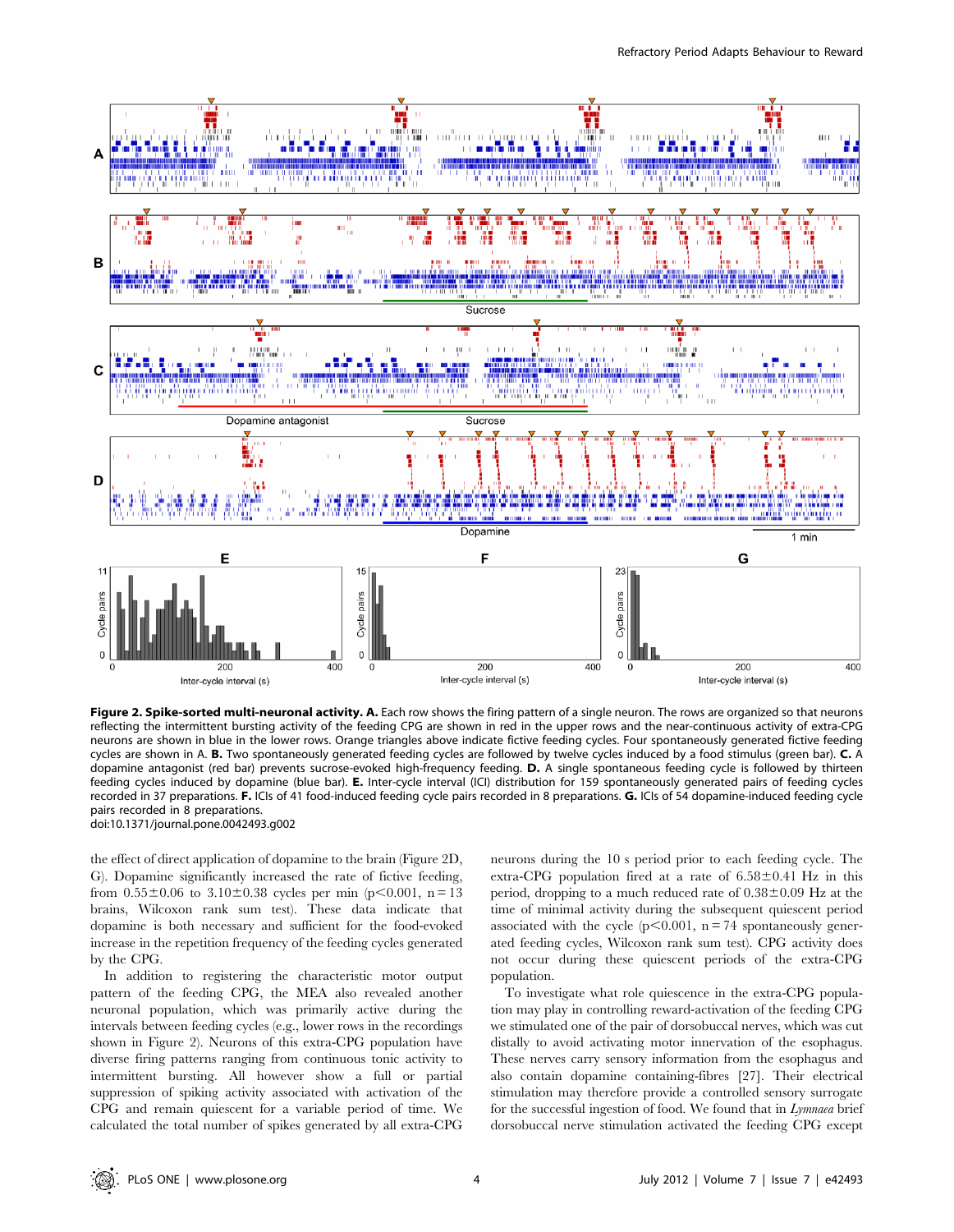when the stimulus was applied during the quiescent period of the extra-CPG population (Figure 3). Specifically, nerve stimulation induced a feeding cycle 19 times out of 26 while the extra-CPG was active but only one time out of 16 while the extra-CPG was inactive  $(x^2 \t[1,42] = 20.26, p < 0.001, n = 42$  nerve stimulations in a total of 5 preparations). Nerve stimulation delivered late in the quiescent period tended to induce some additional extra-CPG activity (Figure 3C) but failed to trigger full feeding cycles. Quiescence in the extra-CPG population therefore reflects a period of refractoriness, during which the feeding CPG is not responsive to direct sensory input from the esophageal food chemosensory pathway. Henceforth we shall refer to the quiescent period as the network refractory period or NRP.

Pairs of consecutively generated feeding cycles  $(n = 138)$  were selected for detailed analysis of the NRP. Of these, 76 pairs were spontaneously generated in 18 preparations, 26 pairs were generated in 7 preparations following application of the sucrose reward and 36 pairs were generated in 7 preparations following application of dopamine. The criterion of selection was that both the motor output of the CPG and the activity of the extra-CPG population could be readily identified in the recorded activity patterns (example in Figure 4A). Formally we define the NRP as the interval from the beginning of a feeding cycle, through the subsequent reduction of activity in the extra-CPG population, to the time when activity in the extra-CPG population returns to its average firing rate (Figure 4A).

Spontaneously generated feeding cycles had an NRP of  $37.2 \pm 1.6$  s (n = 76 feeding cycles). There was a significant correlation between the variable duration of the NRP and the time from the end of the NRP to the next feeding cycle  $(r = 0.39)$ ,  $p<0.001$ , Pearson's linear correlation coefficient, n = 76 pairs of feeding cycles). The correlation was particularly clear when pairs of cycles with an inter-cycle interval of 2 min or less were considered  $(r = 0.57, p < 0.001,$  Pearson's linear correlation coefficient,  $n = 37$ ). This data is shown in Figure 4B. The NRP was moreover significantly reduced by the chemosensory food reward and by direct application of dopamine to the brain. Feeding cycles generated following application of the sucrose stimulus had an



Figure 3. Stimulation of a nerve mediating food-reward activates the CPG only when the extra-CPG population is active. A. Schematic showing the spiking activity of neurons before during and after the generation of a feeding cycle. Electrical stimulation was applied randomly at one of three time points (1–3) during spontaneously generated activity recorded in 5 preparations. The preparations were allowed to recover for 1–2 minutes between each stimulus. The effects of stimulation at the different time points are shown in a representative recording from one preparation (B–D). **B.** Electrical stimulation during the quiescent period associated with a feeding cycle had no effect on population activity. C. When extra-CPG activity has only partially resumed following a feeding cycle, electrical stimulation elicits some additional extra-CPG activity but fails to activate the CPG. D. When all extra-CPG neurons have resumed spiking, electrical stimulation triggers a full feeding cycle. doi:10.1371/journal.pone.0042493.g003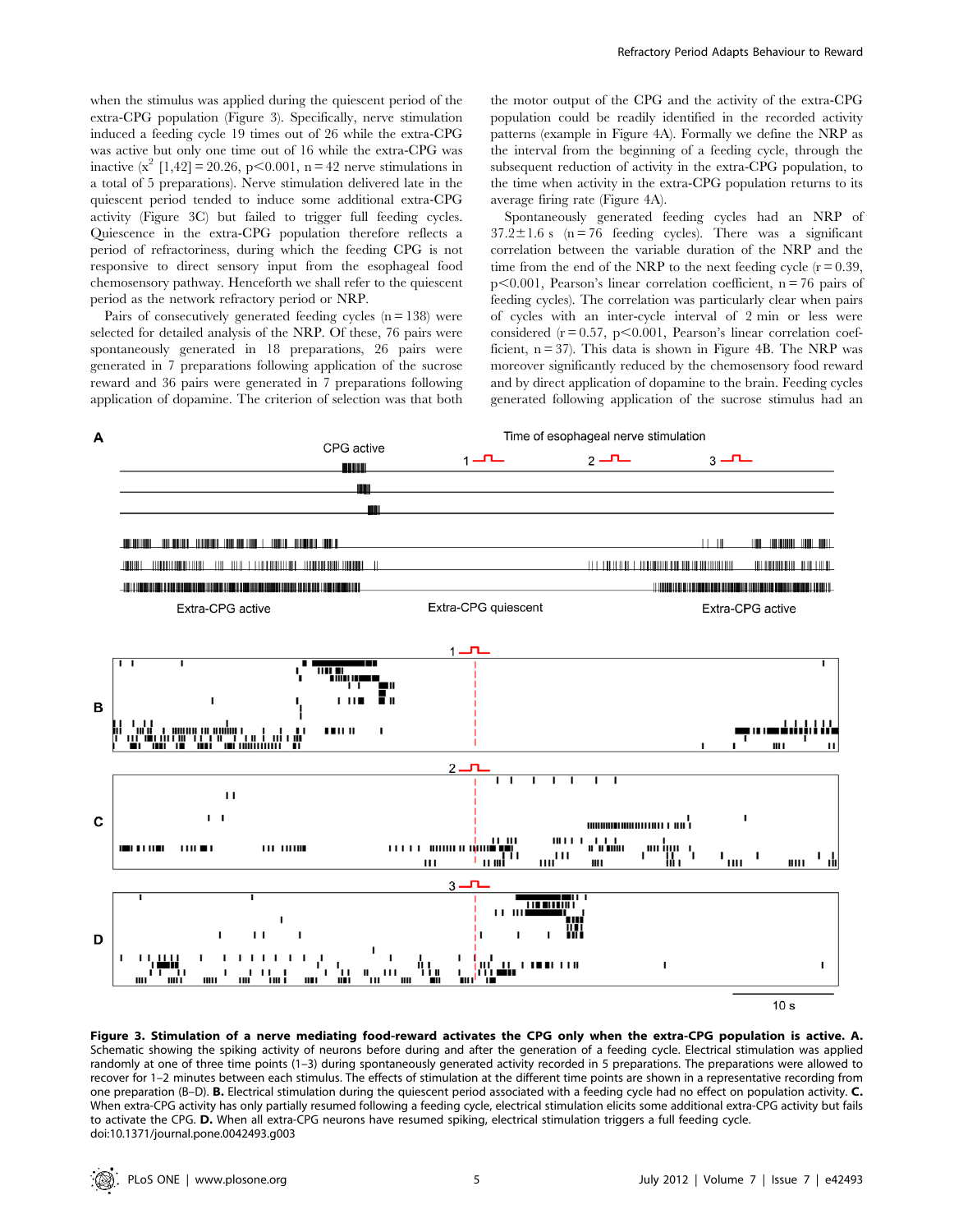

Figure 4. The duration of the network refractory period predicts the interval to next feeding cycle. A. The continuous activity of the extra-CPG population (blue spikes) is transiently suppressed following a feeding cycle (red spikes). The network refractory period (NRP) is defined as the duration from the beginning of a feeding cycle, through the subsequent reduction of spiking in the extra-CPG population, to the time when the extra-CPG population returns to its average firing rate (indicated here with a dashed blue line). B. Plotting the duration of the NRP against the remaining inter-cycle interval shows that the timing of the next feeding cycle is significantly correlated with the duration of the NRP preceding it  $(r = 0.57, p < 0.001,$  Pearson's linear correlation coefficient, n = 37 pairs of feeding cycles). The solid line represents best-fit linear regression. doi:10.1371/journal.pone.0042493.g004

NRP of  $8.8 \pm 1.1$  s (n = 26 feeding cycles). Similarly, feeding cycles generated following application of dopamine had an NRP of 7.3 $\pm$ 0.6 s (n = 36 feeding cycles). These were significantly shorter than the spontaneously generated NRPs (Kruskall Wallis statistic  $[2,137] = 89.79$ , p $< 0.001$ . Dunn's multiple comparison tests: sucrose and dopamine vs. spontaneous, both  $p<0.001$ ; sucrose vs. dopamine  $p > 0.05$ . The correlation between the NRP and the time to the next cycle was strongest when all 138 pairs of cycles from the spontaneous, sucrose-induced and dopamine-induced periods of activity were considered together  $(r = 0.71, p < 0.001,$ see Figure S2). The combination of very brief and invariant NRPs and inter-cycle-intervals observed during sucrose- and dopamineinduced feeding (Figure 2F, G) mean that when the cycles from these conditions are considered separately the correlation is not significant ( $p = 0.1$  and  $p = 0.29$ , respectively). This result supports the conclusion that food-reward and dopamine both act to shorten both the NRP and the inter-cycle interval.

#### Discussion

The discovery of CPGs has transformed our understanding of the linkage between behaviour and its underlying central neural and circuit mechanisms. Animal behaviour of course must be adaptively responsive to aversive or rewarding sensory stimuli encountered in the natural environment. For example, CPGdriven behaviours may become more frequent when the sensory consequence of executing the behaviour is likely to be rewarding. This important ability couples the consequences of present behaviour to an effect on future behaviour. Precisely how CPGdriven behavioural output is continuously adapted to a changing environment however is poorly understood at the neuronal population level. Here we found that periods of quiescence in a previously unidentified multi-neuronal oscillator in Lymnaea were associated with refractoriness of the feeding CPG. These periods of refractoriness were shortened by a food reward mediated by dopamine, offering a possible population level mechanism for the

adaptation of future feeding behaviour to the availability of food. In behavioural terms, this mechanism would serve to limit energetically expensive use of the feeding musculature to times when feeding is likely to result in consumption of nutritious food.

Network refractory periods (NRP) have previously been observed in the rhythmic activity of intact or cultured neural networks from locomotor CPG regions of the developing rat and chick spinal cord [28–32]. In these cultures population-wide bursts generated by recurrent excitation are terminated by activitydependent mechanisms that hyperpolarize neurons, making networks transiently refractory to further activation [28–32]. Additionally, the NRP has been proposed as part of a process of self-regulation that compensates for the hyper-excitability of developing neuronal populations [33]. Here we propose that an NRP in an intact brain plays a similar compensatory role to that observed in neuronal cultures. In Lymnaea, feeding cycles are triggered by hyper-excitable neurons in the CPG [34,35] (see Figure S1) and it seems that the NRP prevents the 'runaway' repetitive activation of the CPG by these neurons in the absence of food. To determine whether the extra-CPG oscillator, rather than some third input common to both, causally influences the cycleinitiating neurons of the feeding CPG we would need to adjust the duration of the NRP by simultaneous current injection into a large number of extra-CPG neurons. This is not possible with currently available technology. Nonetheless, the fact that the level of extra-CPG activity predicts how the feeding CPG will respond to stimulation of a sensory nerve and at what time the CPG will generate the next feeding cycle does suggest a close functional link.

The correlation between the duration of the NRP and the time to the next feeding cycle was lower when feeding cycle pairs with an inter-cycle-interval of more than 2 min were included. Beyond the 2 min period extra-CPG activity would often 'falter' and drop below the population average for extended periods before resurfacing prior to the subsequent feeding cycle. This produced a number of 'false starts' and long inter-cycle-intervals (see Figure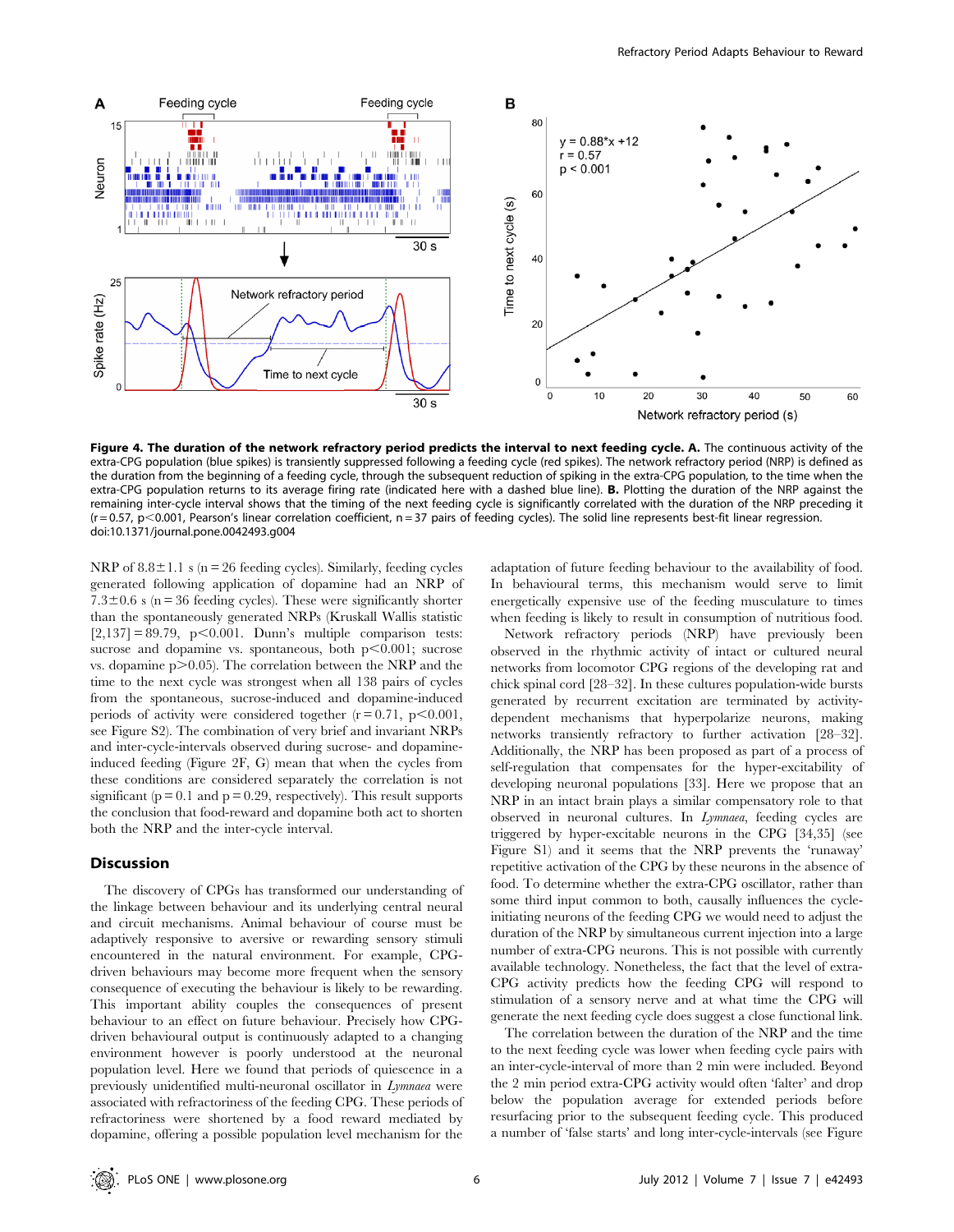S2) which reduce the strength of the predictive correlation and indicate that in the longer term factors other than the NRP influence the timing of future CPG activation. It is important to note however that the NRP-based mechanism for adapting behaviour to reward that we describe here is fundamentally different from the established examples of how single identified neurons in the CNS of Lymnaea gate, trigger or modulate the activity of the feeding CPG [35–40] (see Figure S1). In contrast to these examples, the NRP is a population-level mechanism that operates on a long time scale and appears to be a convergent effect of an extra-CPG population of neurons, rather than attributable to any single identified neuron. Almost every neuron recorded on the MEA ceased spiking following spontaneously generated feeding cycles, suggesting that this extra-CPG population is comprised of a large number of cells. Some of these are likely to be identified motoneurons [41,42] but a systematic identification of specific buccal neurons comprising the extra-CPG population is beyond the scope of this study as are any functions the extra-CPG might serve that are not directly related to the generation of feeding cycles.

There is a substantial body of Aplysia literature that deals with the effects of the activation of the feeding network on subsequent responses (for a comprehensive review see [43]). However, the present study focused on the relationship between quiescence of an extra-CPG oscillator and spontaneous or food-reward induced activation of the feeding CPG. To our knowledge a similar extra-CPG oscillator has not been identified in the Aplysia feeding system. The apparent abundance and widespread distribution of extra-CPG neurons in our study suggests however that if the NRP is present in other systems (including Aplysia) it could readily be identified and characterized. The presence of reward-sensitive NRPs in other systems would indicate that it is a conserved and fundamental mechanism by which centrally programmed behaviour is adaptively modulated.

A CPG is normally defined as a neuronal circuit that can produce rhythmic motor patterns in the absence of sensory inputs that carry specific timing information [1]. The extra-CPG population revealed here however appears to be capable of converting an un-patterned gustatory sensory input, seemingly lacking timing information, into periodic activity that controls the repetition rate of a CPG. This finding introduces the ability to predict future activation of a CPG from the duration of the NRP. Specifically each feeding cycle appears to be the product of a long build-up of activity. Such a process has not to our knowledge been previously proposed for neural circuitry underlying reward-seeking behaviour. As dopamine controls the repetition rate of a wide range of behaviours [16,44–46], we suggest that dopaminemodulation of a CPG's NRP is a general mechanism by which centrally generated behaviour is adapted to maximise reward.

#### References

- 1. Marder E, Bucher D (2001) Central pattern generators and the control of rhythmic movements. Curr Biol 11: R986–996.
- 2. Selverston A (2010) Invertebrate central pattern generator circuits. Philos Trans R Soc Lond B Biol Sci 365: 2329–2345.
- 3. Goulding M (2009) Circuits controlling vertebrate locomotion: moving in a new direction. Nat Rev Neurosci 10: 507–518.
- 4. Garcia-Campmany L, Stam FJ, Goulding M (2010) From circuits to behaviour: motor populations in vertebrates. Curr Opin Neurobiol 20: 116–125.
- 5. Grillner S, Jessell TM (2009) Measured motion: searching for simplicity in spinal locomotor populations. Curr Opin Neurobiol 19: 572–586.
- 6. Kemenes G, Benjamin PR (2009) Lymnaea. Curr Biol 19: R9–11.
- 7. Vavoulis DV, Straub VA, Kemenes I, Kemenes G, Feng J, et al. (2007) Dynamic control of a central pattern generator circuit: a computational model of the snail feeding population. Eur J Neurosci 25: 2805–2818.

#### Supporting Information

Figure S1 The feeding circuitry of Lymnaea stagnalis. Feeding in Lymnaea is generated by the CPG circuit in the paired buccal ganglia. The basic 3-phase pattern (radula protraction, rasp and swallow) is produced by the three CPG interneuron types N1, N2 and N3, which entrain a larger pool of different B type motor neurons. A full feeding cycle is initiated when sufficiently depolarized N1M type protraction-phase CPG interneurons (highly excitable cells capable of producing plateau potentials even in complete isolation [34]) overcome inhibitory tonic input from the otherwise continuously active N3t type neurons that keep the CPG quiescent [6,7,35]. Phasic modulatory neurons of the Lymnaea CNS, such as the buccal interneuron known as the slow oscillator neuron (SO) and the cerebro-buccal interneuron type known as the Cerebral Ventral 1a neuron (CV1a) modulate the activity of the feeding CPG. Rhythmic activity of these two modulatory cell types during chemosensory-induced fictive feeding in semi-intact preparations is phase-locked to the rhythmic activity of the CPG and they modulate its cycle period (SO) and the burst duration of the feeding motor neurons (CV1a) once feeding has begun [36]. Although both of these cell types have the ability to activate the feeding CPG [36] via their monosynaptic excitatory connections to N1M, quiescence in these neurons during the arrival of a food stimulus does not prevent CPG activity [36]. Tonically firing neurons of the brain, such as the Cerebral Giant Cell (CGC) and the N3t type CPG cell gate and modulate activation of the feeding CPG [35,37,38]. These two cell types however do not show prolonged quiescence after spontaneously generated fictive feeding cycles [35,39,40]. (TIF)

Figure S2 NRP vs. remaining inter-cycle-interval, all durations and conditions. NRP plotted against the remaining inter-cycle interval (ICI) plotted for all NRP and ICI durations and conditions shows a significant correlation  $(r = 0.71, p < 0.001,$ n = 138). The solid line represents best-fit linear regression. (TIF)

#### Acknowledgments

We thank Professor P.R. Benjamin and Dr I. Kemenes for helpful advice and discussions during the course of this research.

#### Author Contributions

Conceived and designed the experiments: CAH GK MOS. Performed the experiments: CAH. Analyzed the data: CAH CLB TN PAP AKS GK MOS. Contributed reagents/materials/analysis tools: CAH CLB TN. Wrote the paper: CAH GK MOS.

- 8. Harris CA, Passaro PA, Kemenes I, Kemenes G, O'Shea M (2010) Sensory driven multi-neuronal activity and associative learning monitored in an intact CNS on a multi-electrode array. J Neurosci Methods 186: 171–178.
- 9. Kemenes G, Elliot CJH, Benjamin PR (1986) Chemical and Tactile Inputs to the Lymnaea Feeding System: Effects on Behaviour and Neural Circuitry. J Exp Biol 122: 113–137.
- 10. Marra V, Kemenes I, Vavoulis D, Feng J, O'Shea M, et al. (2010) Role of tonic inhibition in associative reward conditioning in Lymnaea. Front Behav Neurosci, 4: 161.
- 11. Alexander J Jr, Audesirk TE, Audesirk GJ (1984) One-trial reward learning in the snail *Lymnaea stagnalis*. J Neurobiol 15: 67-72.
- 12. Kemenes G, Benjamin PR (1989) Goal-tracking behavior in the pond snail, Lymnaea stagnalis. Behav Neural Biol 52: 260–270.
- 13. White NM (1989) Reward or reinforcement: what's the difference? Neurosci Biobehav Rev 13: 181–186.